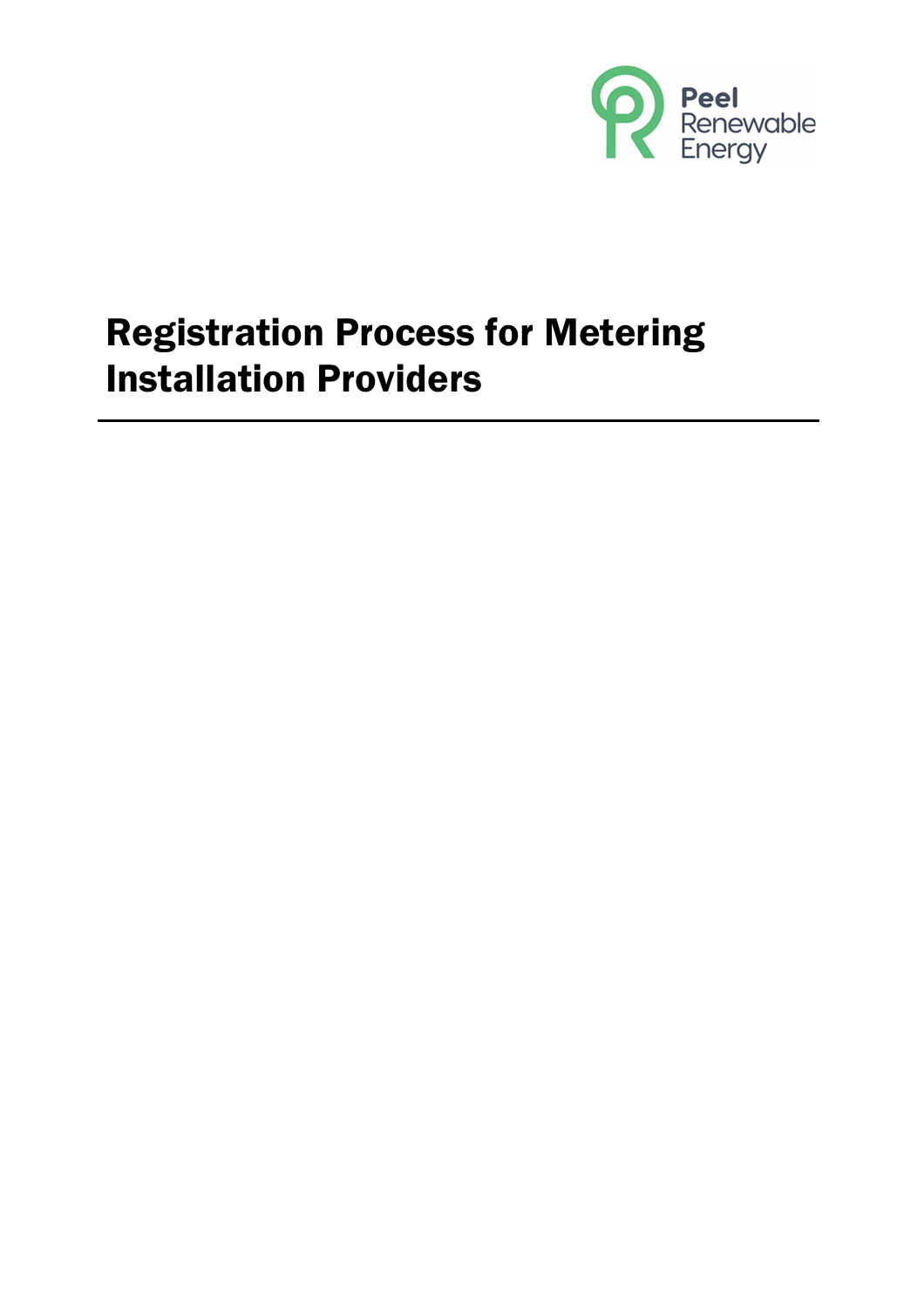

Registration Process for Metering Installation Providers

#### Table of Contents

| 2. APPLYING TO BECOME A REGISTERED METERING INSTALLATION PROVIDER  3 |  |
|----------------------------------------------------------------------|--|
|                                                                      |  |
|                                                                      |  |
|                                                                      |  |
|                                                                      |  |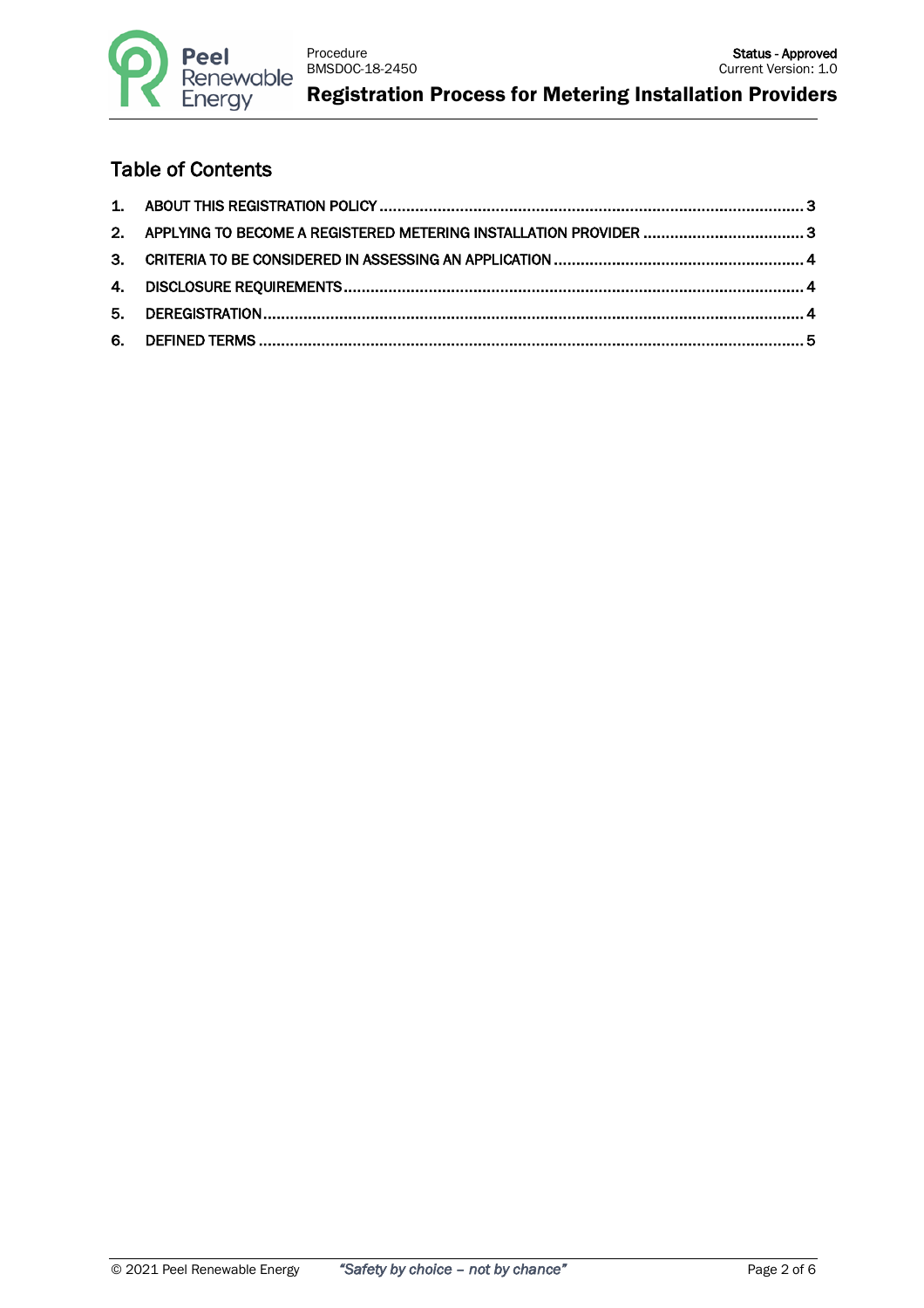Enerav

## 1. ABOUT THIS REGISTRATION POLICY

- 1.1 This Registration Process is established and maintained by Peel Renewable Energy (**PRE**) under the Metering Code in order for persons to undertake work in respect of Meter Installations on the Microgrid.
- 1.2 An Applicant may only install Meter Installations on the Microgrid:
	- 1.2.1 if the Applicant becomes a Registered Metering Installation Provider under this Registration Process; and
	- 1.2.2 to the extent the Applicant (or where the Applicant is a subcontractor, the Applicant's principal) and PRE enter into a Metering Installation Services Agreement.
- 1.3 Terms that are capitalised in this Registration Policy have the meaning given to those terms in clause 6, unless the context requires otherwise.

#### 2. APPLYING TO BECOME A REGISTERED METERING INSTALLATION PROVIDER

- 2.1 A person will become a Registered Metering Installation Provider under this Registration Process by lodging a written application to PRE marked for the attention of Rob Breden, General Manager at Rob.Breden@PeelRenewableEnergy.com.au.
- 2.2 An Application must:
	- 2.2.1 identify the Applicant and describe the Applicant's structure and key organisational relationships;
	- 2.2.2 identify and provide contact details, including mobile telephone and email details, of the Applicant's lead representatives for work on the Microgrid, which will function as the contact for any notices.
	- 2.2.3 be accompanied by evidence that the Applicant is:
		- (a) Western Power;
		- (b) registered under Western Power's Registration Process; or
		- (c) a "metering provider" registered as such by the Australia Energy Market Operator (**AEMO**) in category 4M, category 4A, category 4S or category L under the National Energy Rules.
- 2.3 PRE must within 5 Business Days of the date it receives a duly completed Application acknowledge the application by way of written notice to the Applicant.
- 2.4 PRE may request, and the Applicant must promptly provide, any additional information, documents or materials that PRE considers is relevant to its assessment of the Application.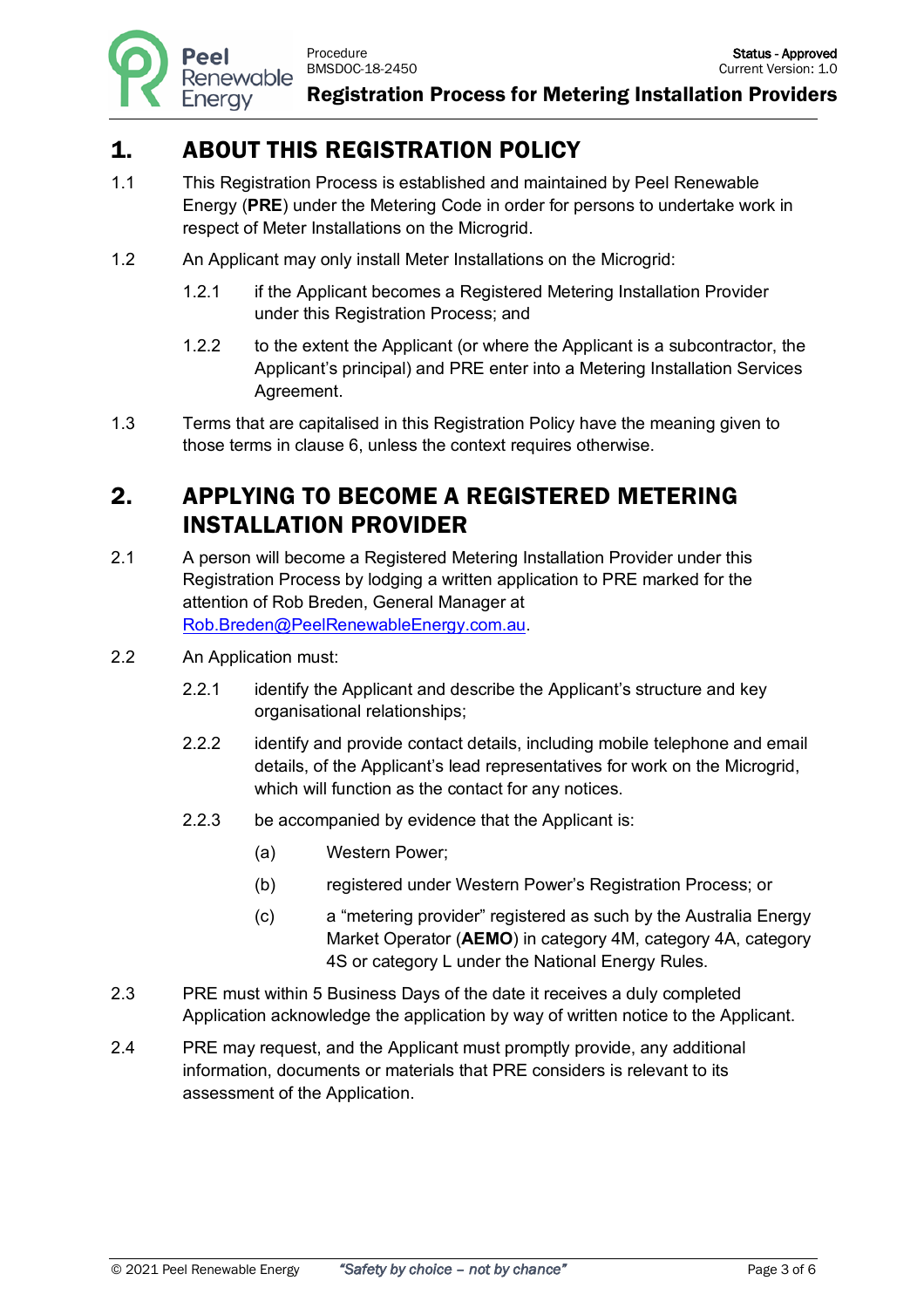### 3. CRITERIA TO BE CONSIDERED IN ASSESSING AN APPLICATION

- 3.1 PRE will approve the Applicant's application if the Applicant is party to a Metering Installation Services Agreement with PRE and the Applicant:
	- 3.1.1 is registered with the AEMO as a "metering provider" in category 4M, category 4A, category 4S or category L under the National Electricity Rules;
	- 3.1.2 is a registered metering installation provider registered with Western Power pursuant to Western Power's Registration Process; or
	- 3.1.3 is Western Power.

## 4. DISCLOSURE REQUIREMENTS

- 4.1 The Registered Metering Installation Provider must notify PRE immediately if any of the following events or circumstances occur:
	- 4.1.1 any of the Registered Metering Installation Provider's Personnel cease to be employed or engaged by the Registered Metering Installation Provider, providing reasonable details of the departure;
	- 4.1.2 the Registered Metering Installation Provider engages new Personnel, providing reasonable details of the new Personnel;
	- 4.1.3 the Registered Metering Installation Provider has been deregistered by AEMO;
	- 4.1.4 the Registered Metering Installation Provider's ceases to be registered as a "metering provider" in category 4M, category 4A, category 4S or category L under the National Electricity Rules;
	- 4.1.5 the Registered Metering Installation Provider has been deregistered by Western Power under Western Power's Registration Process; or
	- 4.1.6 the Registered Metering Installation Provider or any of its Personnel is subject to any investigation or enforcement action in respect of a breach, or an alleged breach of any Legislative Requirement relevant to the electricity industry.

#### 5. DEREGISTRATION

- 5.1 PRE must deregister a Registered Metering Installation Provider by written notice if:
	- 5.1.1 the Provider has been deregistered by AEMO in accordance with section 7.4.4(b) of the National Electricity Rules; or
	- 5.1.2 the provider has been deregistered by Western Power under Western Power's Registration Process.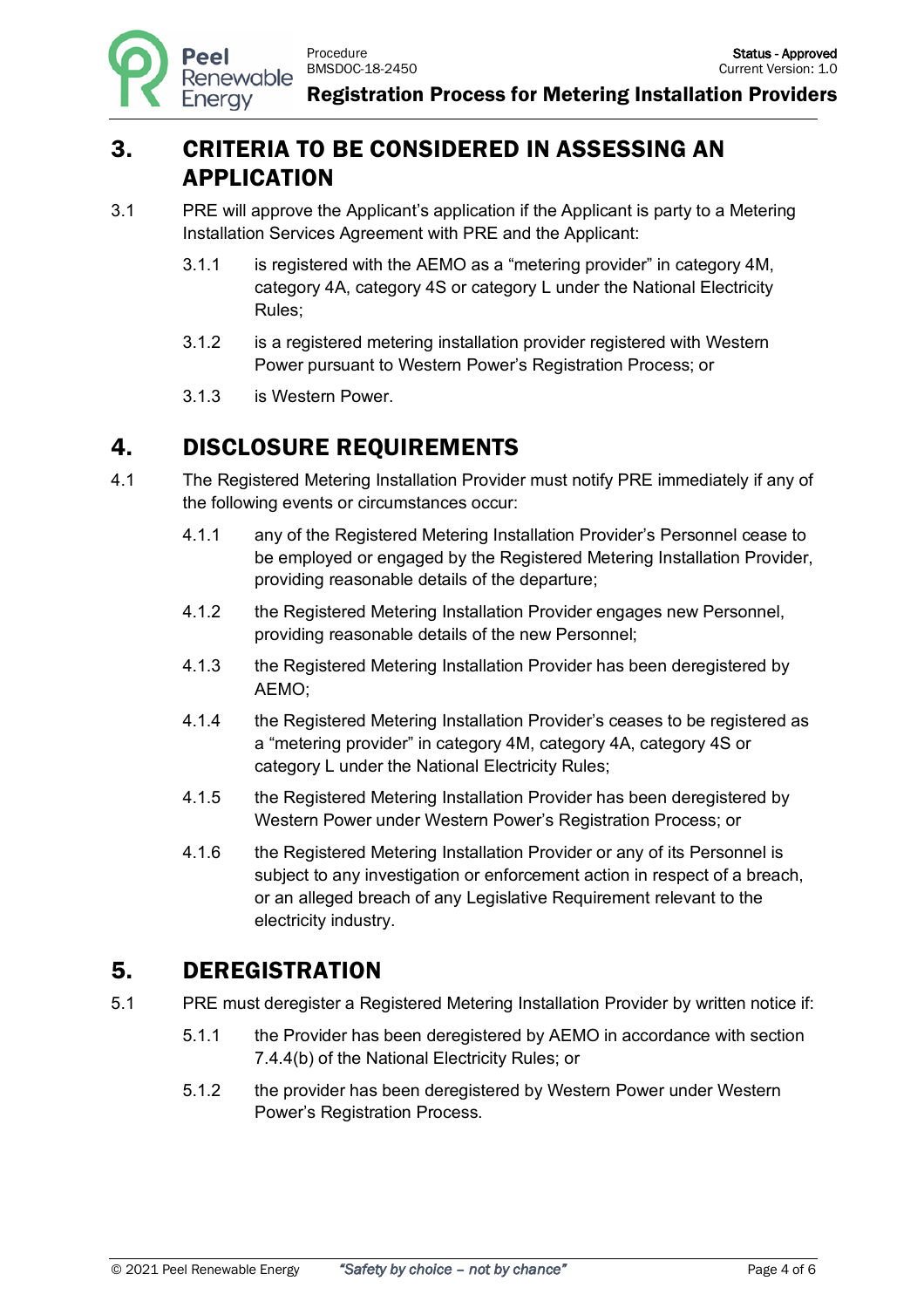Registration Process for Metering Installation Providers

#### 6. DEFINED TERMS

6.1 In this Registration Process, the following terms have the meanings ascribed below:

AEMO means the Australian Electricity Market Operator.

Applicant means a person that submits a complete application to become a Registered Metering Installation Provider under this Registration Process.

Application has the meaning given to that term under clause 2.1 of this Registration process.

Business Day means a day that is not a Saturday, Sunday or public holiday in Perth, Western Australia.

Good Electricity Industry Practice means the exercise of that degree of skill, diligence, prudence and foresight that a skilled and experienced person would reasonably and ordinarily exercise under comparable conditions and circumstances consistent with applicable laws and applicable recognised codes, standards and guidelines.

Government Authority means any national, state, provincial, regional, territorial, local or municipal government or governmental, semi-governmental, administrative, fiscal or judicial person (including a Minister of the Crown), department, authority, agency, board, commission or other body.

Legislative Requirements means any:

- (a) act, ordinance, regulation, by-law, code, order, award and proclamation of the Commonwealth or Western Australian Parliaments or Governments, including the Wholesale Electricity Market Rules;
- (b) authorisations, certificates, exemptions, licences, consents, permits, approvals and requirements of any Government Authority (including any condition or requirement under it).

Metering Code means the *Electricity Industry (Metering) Code 2012* (WA), as amended from time to time.

Metering Installation has the meaning given in the Metering Code.

Metering Installation Services Agreement means a contract between PRE and a Registered Metering Installation Services Provider or its principal under which Metering Installations are installed on the Microgrid.

Microgrid means the network and the electricity generation infrastructure operated by PRE and situated at the Peel Business Park in Nambeelup, Western Australia.

National Electricity Law means the instrument of that name scheduled to the *National Electricity (South Australia) Act 1996* (WA).

National Electricity Rules means the rules established under the National Electricity Law, as amended from time to time.

Personnel means employees, directors, contractors or subcontractors that are relevant to the Registered Metering Installation Provider's performance, or proposed performance, of services on the Microgrid.

Provider means the Registered Metering Installation Process as defined in this document.